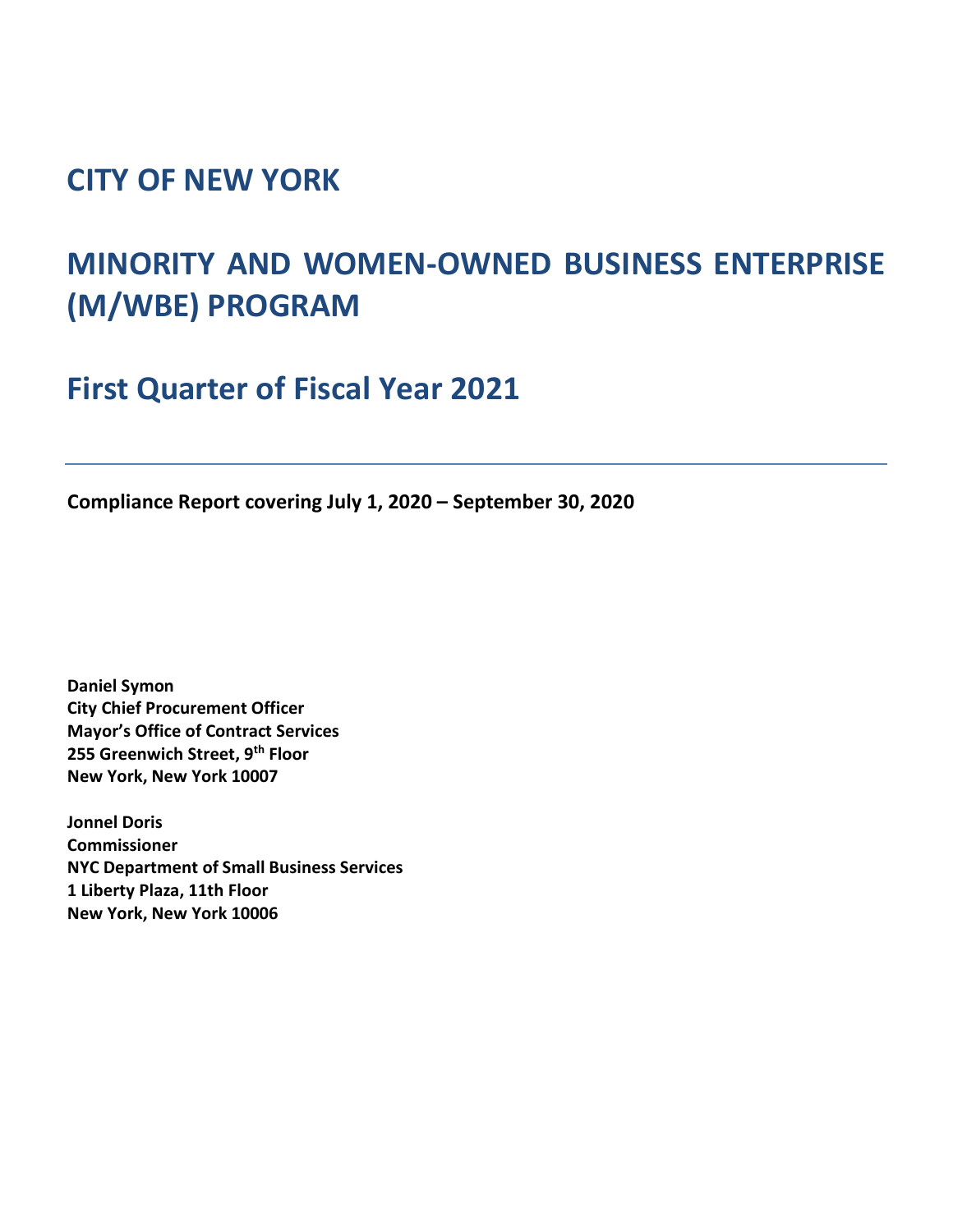### **Table of Contents**

| 3              |
|----------------|
| 3              |
| $\overline{4}$ |
| 5              |
| 6              |
| 6              |
| 8              |
| 8              |
| 9              |
| 9              |
| 12             |
| 13             |
| 14             |
| 14             |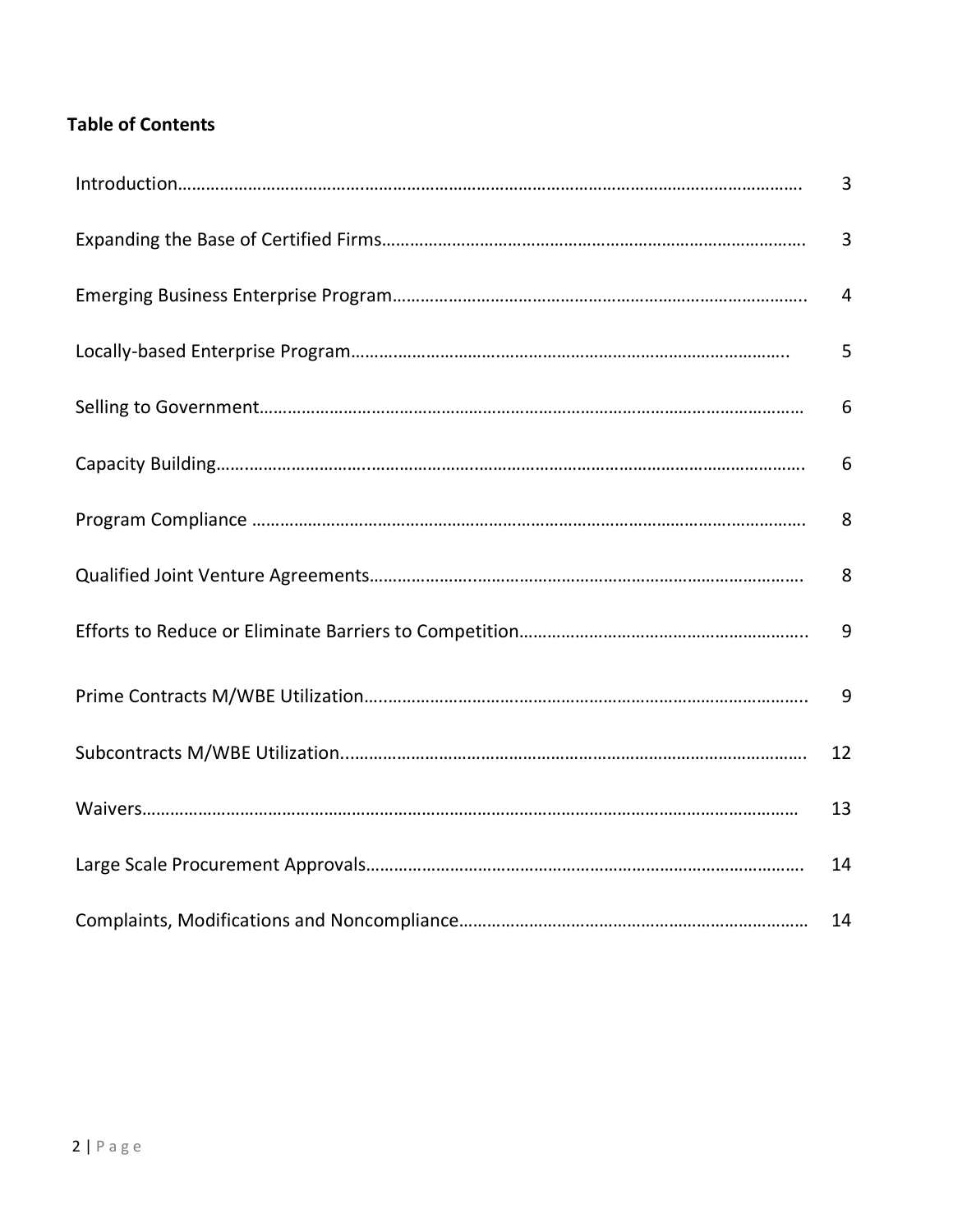#### **Introduction**

This report describes the City's efforts to ensure minority and women-owned businesses have greater access to public contracting opportunities. The reporting period covers program accomplishments for the first quarter of Fiscal Year 2021 (July 1, 2020 – September 30, 2020). As per the New York City Administrative Code §6-129(l)1, the report is jointly submitted by the Director of the Mayor's Office of Contract Services (MOCS), as City Chief Procurement Officer, and by the Commissioner of the Department of Small Business Services (SBS).

This report summarizes program activity, prime contract, and subcontract utilization data for City-certified Minority and Women-Owned Business Enterprises (M/WBEs) and Emerging Business Enterprises (EBEs), as well as additional data specified in Section 6-129 of the New York City Administrative Code. The report covers prime contracts that were registered, and subcontracts approved in the first quarter of FY 2021, including procurements that were solicited before LL 1 became effective and are subject to LL 129.<sup>1</sup> The City's M/WBE program is led by J. Phillip Thompson, Deputy Mayor for Strategic Initiatives and Citywide M/WBE Director, and administered in partnership with the Mayor's Office of M/WBEs, SBS and MOCS.

In addition to the requirement that the City find vendors responsible, State law also requires that most contracts be awarded to the lowest responsive bidder or the best proposer. SBS has worked aggressively to expand opportunities for minority and women-owned firms by connecting them to a comprehensive range of programs that provide procurement technical assistance and capacity building support, as well as other resources to help them navigate and compete in the public procurement marketplace. During the first quarter of FY 2021, M/WBEs were awarded over \$129 million in prime contracts subject to the M/WBE program and nearly \$31 million in eligible subcontracts. The City achieved a combined prime and subcontract utilization of 23%.

#### **Expanding the Base of Certified Firms**

SBS continues to increase the participation of M/WBE firms in City contracting by expanding its base of certified businesses. During the certification process, a company's ownership and management structure is

 $1$ LL 1 amended the law that created the City's M/WBE program, LL 129 of 2005. The new law took effect on July 1, 2013.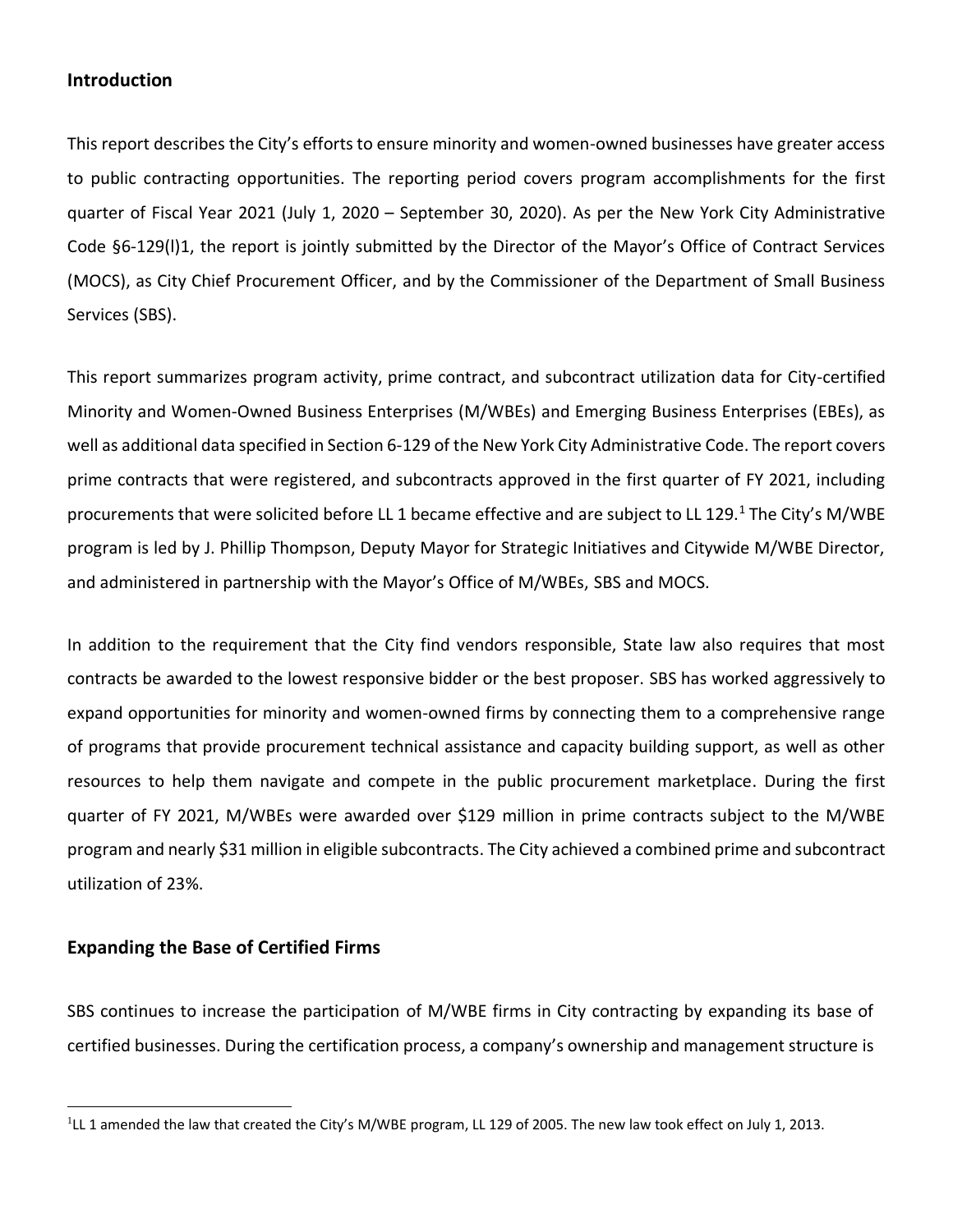thoroughly reviewed to ensure the applicant performs the key functions of the business. The NYC Online Certification Portal [\(https://sbsconnect.nyc.gov/\)](https://sbsconnect.nyc.gov/) allows M/WBE firms to certify and recertify online, check the status of applications and update their business profiles to better promote themselves to buyers. In addition to the regular certification workshops, during the reporting period, SBS continued to hold one-onone certification assistance sessions. These sessions helped ensure that firms submitted complete and quality application packages, reduced back and forth and delays, and increased the chances of obtaining certification. In the first quarter of FY 2021, SBS conducted 13 certification workshops and application review sessions for 401 businesses.

Various community partners help extend the reach of SBS certification outreach efforts. Businesses receive assistance in applying for certification from these organizations, including the New York City Council-funded community-based groups that comprise the M/WBE Leadership Association, and the SBS network of Business Solutions Centers located throughout the five boroughs. This helps to ensure a higher quality application, making the submission and the certification review process easier and simpler. Between July and September 2020, SBS certified 396 new M/WBEs and recertified 288 M/WBEs, bringing the total number of City-certified companies to 10,169 as of September 30, 2020. Community partners help support the business growth of M/WBEs with marketing workshops, networking events, and business development services. During the reporting period, SBS collaborated with local development corporations, trade associations, industry membership organizations, and local chambers of commerce on 26 events to spread the word about the benefits of certification and the range of capacity-building services available citywide to help businesses grow.

#### **Emerging Business Enterprise Program**

4 | P a g e Local Law 12 of 2006 created the Emerging Business Enterprise ("EBE") program, directed at expanding procurement opportunities to disadvantaged businesses. Although similar outreach approaches and capacity-building initiatives were and continue to be undertaken by SBS to successfully implement the M/WBE and EBE programs (SBS often targets potential M/WBE and EBE groups simultaneously), the outcomes of such measures are quite different. Similar to the federal DBE program, eligibility for EBE certification under the City's program requires that applicants satisfy a two-prong test of economic disadvantage and social disadvantage. Where social disadvantage is presumed for M/WBEs and further evaluation of social or economic disadvantage criteria is not required for those individuals, the City's EBE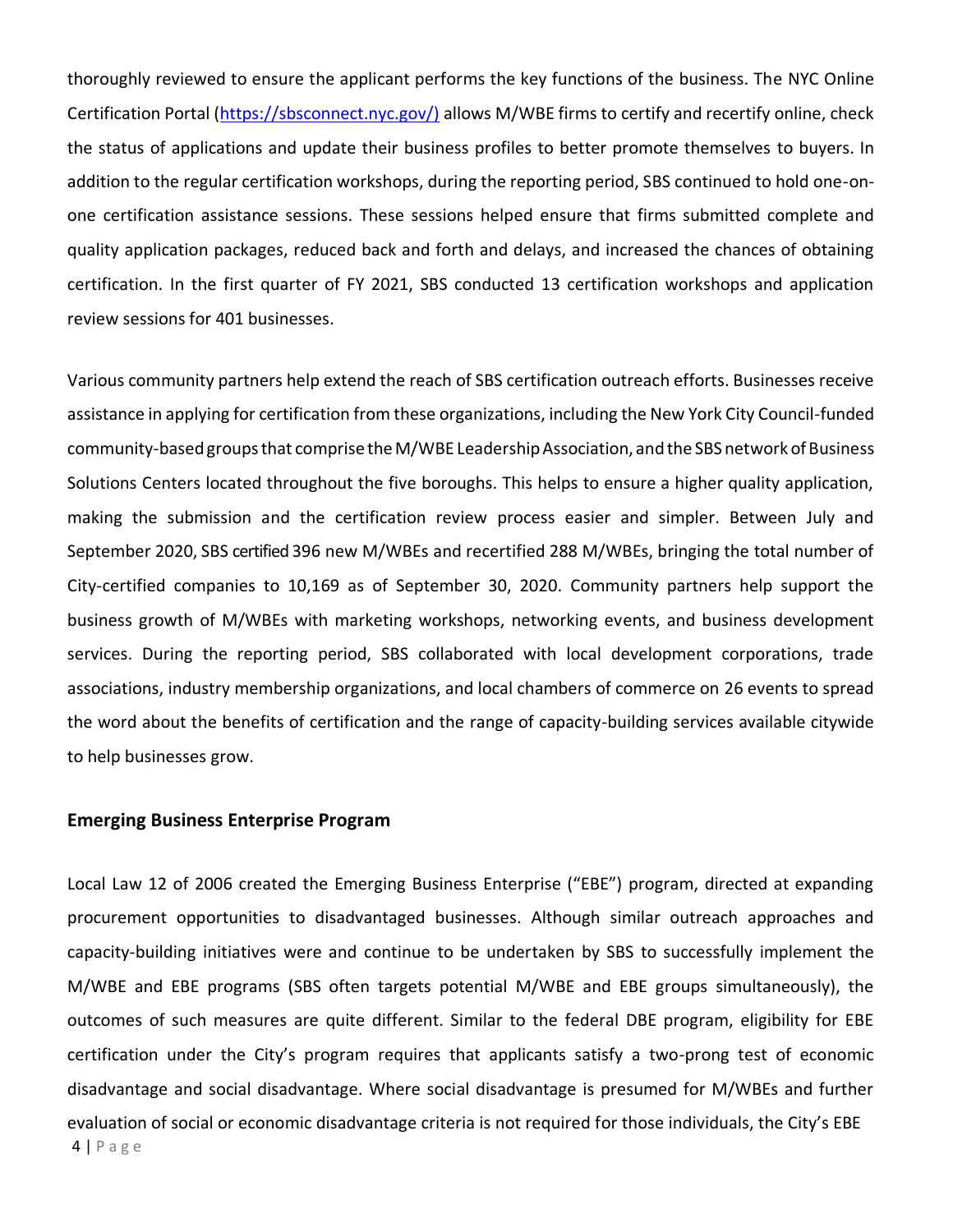program criteria relies on individual and specific determinations of an applicant's disadvantage. As of September 30, 2020, there were 22 certified EBE companies.

Unlike the M/WBE program, limited participation in the EBE program has made it difficult for City agencies to set goals on contracts. During the reporting period, EBEs were awarded a total of \$122,750 in all types of prime contracts and subcontracts. SBS continues to strive towards increasing participation in the EBE program through a wide range of outreach efforts regularly conducted with businesses and community partners. Once increased participation in the EBE program is achieved, City agencies will have sufficient availability of certified EBE firms needed to set feasible contract goals.

#### **Locally-based Enterprise Program**

Although the Locally Based Enterprises (LBE) program is not referenced in Administrative Code §6-129, LBE is a certification category administered by SBS, and the applicability of the LBE program in City procurement is impacted by the M/WBE program. As set forth in Administrative Code §6-108.1, the LBE program is designed to promote the growth of small construction firms through greater access to contracting opportunities with the City. Generally, the program requires agencies to utilize LBEs as a prime or subcontractor on specific construction contracts. However, the number of contracts subject to the LBE program has substantially decreased in recent years due to other goal-setting programs established by the City, State and federal governments. Under the LBE program rules, contracts are excluded from the program if they are federally or State funded and subject to their requisite goal programs. Federally funded construction projects are generally subject to the Disadvantaged Business Enterprise program, and State funded contracts are subject to other goals requirements as well, including Article 15-A of the New York State Executive Law. As many City construction contracts are federally and State funded and subject to subcontracting goals under those programs, they are not covered by the LBE program. With the creation of the City's M/WBE program, M/WBE subcontracting goals are applied to City funded construction contracts in lieu of LBE goals. Accordingly, this further limits the applicability of the LBE requirements.

As of September 30, 2020, there were a total number of 18 LBE certified firms. Many of our LBEs are also certified as M/WBEs and can be considered for subcontracting opportunities on City construction projects with M/WBE goals. During the reporting period, LBEs were awarded \$1,937,581 in all types of prime contracts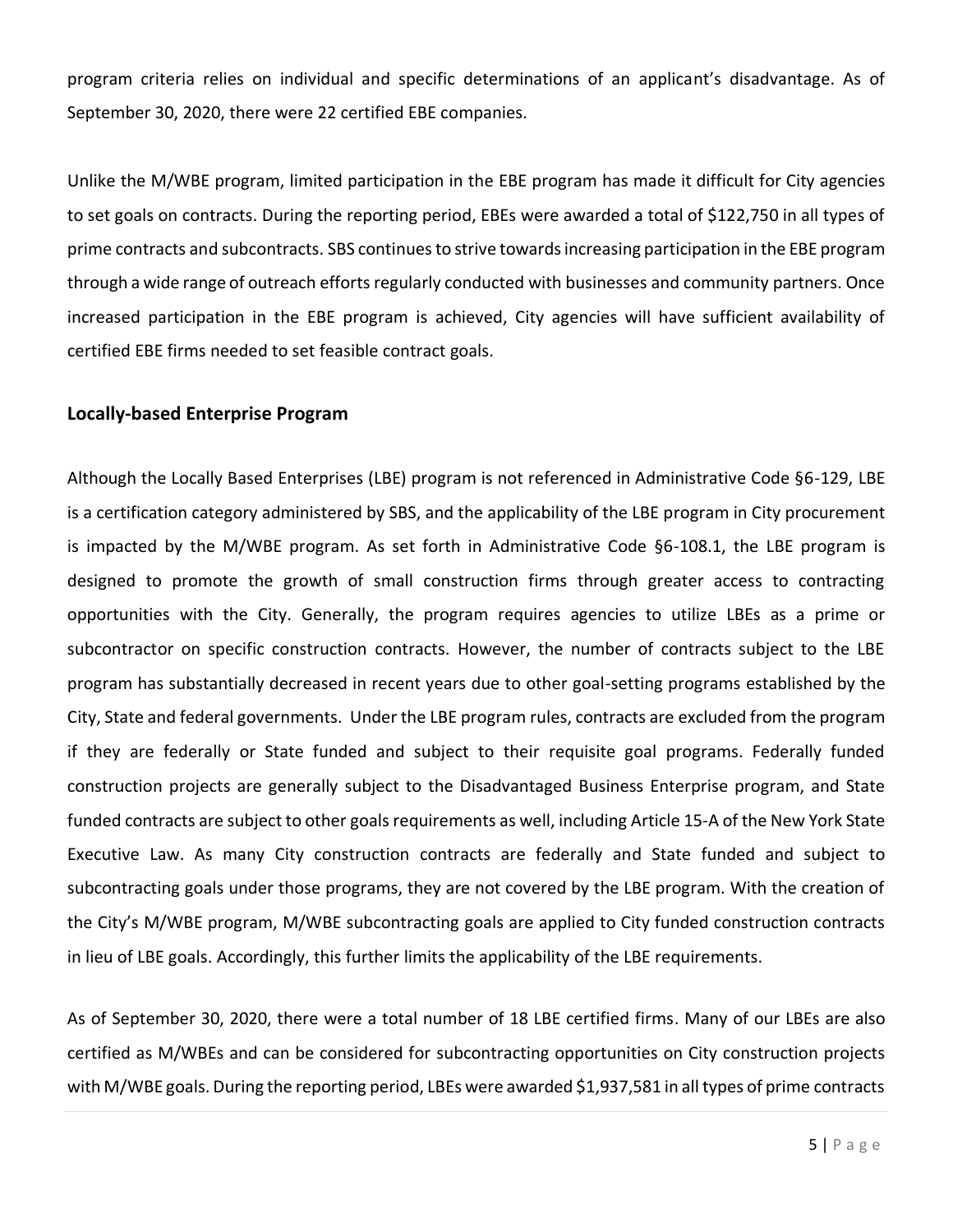and subcontracts.

#### **Selling to Government**

SBS offers selling to government services that help M/WBEs navigate the City's procurement system. Services are provided through a combination of workshops and one-on-one assistance. To be an effective bidder on City contracts, an M/WBE must understand the City's procurement rules and how to respond to solicitations. M/WBEs must also maintain the most up-to-date information on their profile in the SBS Online Directory of Certified Businesses [\(www.nyc.gov/buycertified\) a](http://www.nyc.gov/buycertified))nd other City procurement systems. In the first quarter of FY 2021, SBS held a total of 9 workshops attended by a total of 439 participants to help M/WBEs build knowledge and understanding of the City's procurement rules, City's procurement portals, how to effectively respond to solicitations, and best practices in contract management.

Also, during the reporting period, 563 firms were supported through 832 instances of one-on-one technical assistance for submitting the most competitive bids and proposals, navigating government procurement, and successfully performing on contracts with the City.

SBS also works with the New York City Council through the M/WBE Leadership Association to provide certified firms with more capacity-building services, including help applying for loans and surety bonds, preparing bids and proposals, and marketing to both the public and private sector. During the reporting period, member organizations sponsored 18 events, provided 231 one-on-one assistance sessions, assisted with 36 loan applications, and awarded 29 loans to M/WBEs.

#### **Capacity Building**

SBS administers a set of capacity-building programs and services for M/WBEs and small businesses that are designed to help firms better bid on, win, and perform on City contracts.

**Bond Readiness** provides certified construction and trade companies with financial management skills to help them secure or increase surety bonds necessary to compete on City contracts. The program offers a 12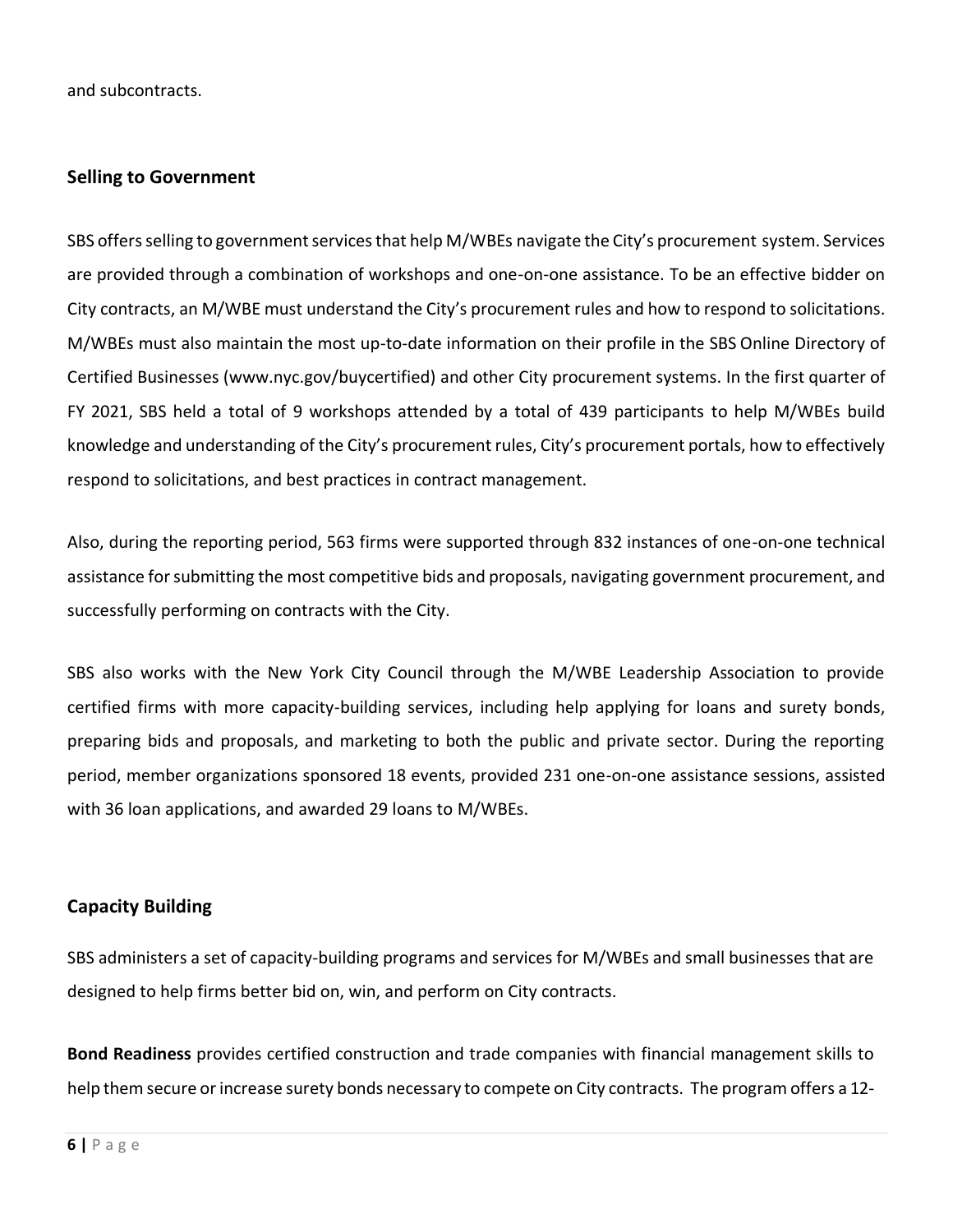session cohort conducted over 24 weeks that provides classroom instruction, agency participation, training and one-on-one assistance, as well as introductions to a network of surety agents. Firms are encouraged to bid on City contract opportunities where appropriate, while applying for pre-approval for bonding during the program. During the reporting period, 31 firms were accepted into the program.

**Bonding Services** provides certified construction and trade companies with access to six-hour QuickBooks for Construction clinics and one-hour one-on-one bonding assistance sessions to assist firms with, respectively, organizing their bookkeeping and accounting practices and preparing applications for bonding, in order to compete for larger City contract opportunities. During the reporting period, 30 unique firms participated in the QuickBooks Clinic series, and 13 firms participated in 24 one-on-one bonding assistance sessions.

The **M/WBE Mentors Program**, scheduled to officially launch in January 2021, will create spaces for peer mentorship and networking amongst NYC-certified M/WBEs. Through an event series, founders representing a variety of industries and backgrounds will serve as Mentors to less experienced MWBEs. By mining their own experiences for advice, these mentors will provide the insight their peers need to succeed to chart their own path of growth through government contracting. During the reporting period, the Program hosted 2 pilot events in August and September, which 120 and 102 unique firms attended, respectively.

**Strategic Steps for Growth** is an eight-month executive education program designed for M/WBEs, offered in partnership with the NYU Stern School of Business' W.R. Berkley Innovation Lab and NYU Division of Operations. The program provides participants with a new professional network, including business experts, university professors, and other business owners, and offers guidance for every aspects of business operations as well as a focus on capacity building for City and government contract opportunities for the enrolled M/WBEs. Participants learn the strategic skills needed to run a growing company and create a custom, three-year growth plan for their businesses. In July of the reporting period, thirteen M/WBE firms graduated as part of the 2019-2020 cohort.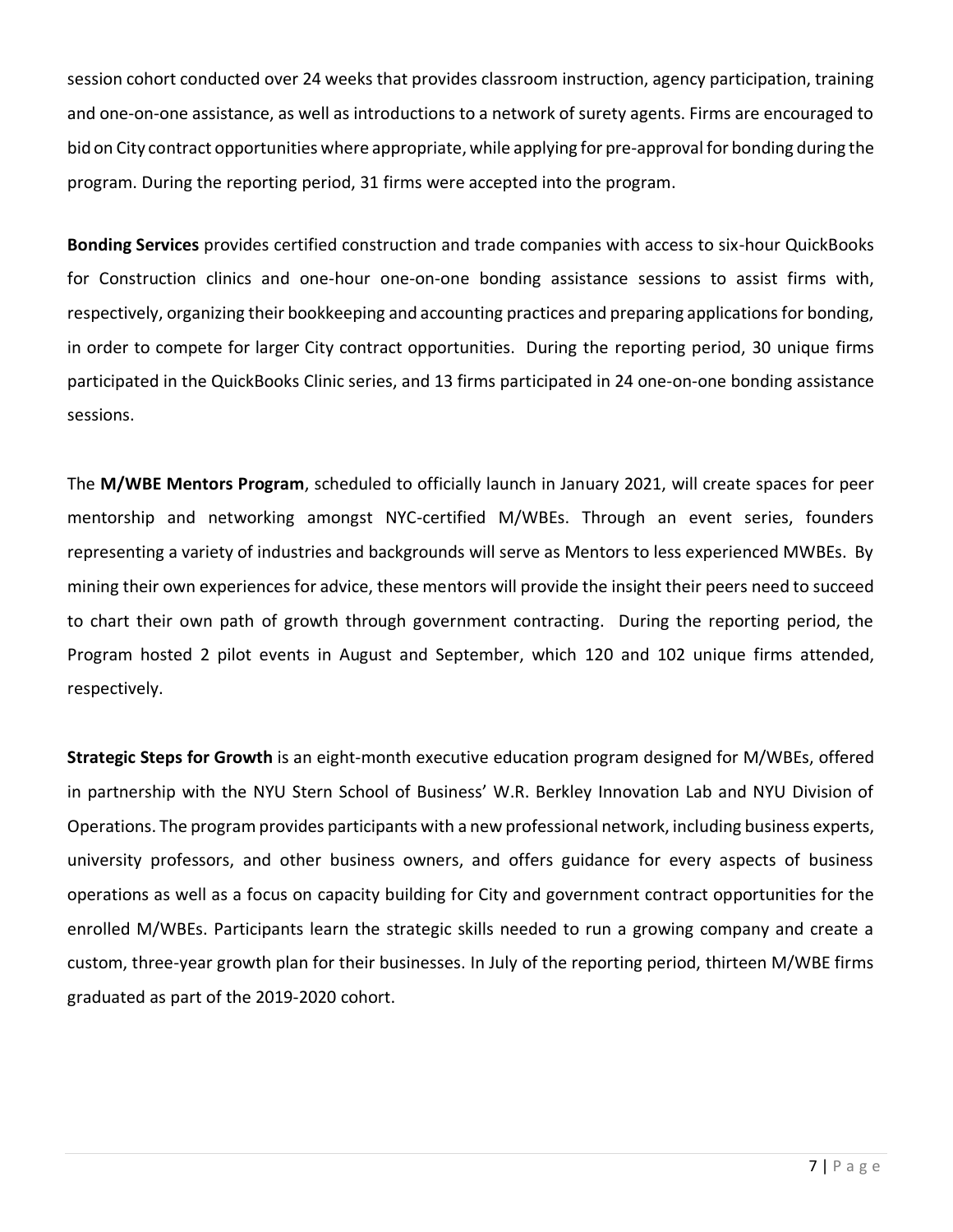New York City Economic Development Corporation and SBS launched the **Contract Financing Loan Fund**  in FY 2017. The Loan Fund enhances the ability of business owners to access the capital they need to win, take on and perform successfully on NYC contracts, and reduces the cost of capital to a 3% annual interest rate. During the reporting period, five loans of \$787,000 were awarded through the Loan Fund.

#### **Program Compliance**

To ensure that all agency staff responsible for purchasing activities are knowledgeable about the M/WBE program and their agency's goals, SBS and MOCS conduct agency training sessions at the Citywide Training Center and specific trainings at agency offices. During the first quarter of FY 2021, 79 procurement professionals from 22 agencies attended two training sessions. The topics included Local Law 1 implementation, strategies and best practices used to identify M/WBEs for contract opportunities, Online Directory training, and enhancing M/WBE procedures in all contract areas.

In the reporting period, the Director of the City's M/WBE program, Deputy Mayor for Strategic Policy Initiatives J. Phillip Thompson and M/WBE Senior Advisor and Director of the Mayor's Office of M/WBE Magalie Austin held the first quarterly compliance meeting with agency commissioners and M/WBE officers to discuss utilization and agency initiatives to increase M/WBE performance. The first quarterly meeting was held on September 17, 2020 and was attended by 146 attendees representing 40 agencies.

#### **Qualified Joint Venture Agreements**

There were no contracts subject to the M/WBE program awarded to a qualified joint venture during the reporting period.

#### **Efforts to Reduce or Eliminate Barriers to Competition**

Since the implementation of the M/WBE program, the City continues to undertake a number of efforts to reduce barriers for M/WBEs and small businesses that are competing for contracts and currently doing business with the City. As mentioned above, SBS is operating a bond readiness program to help firmssecure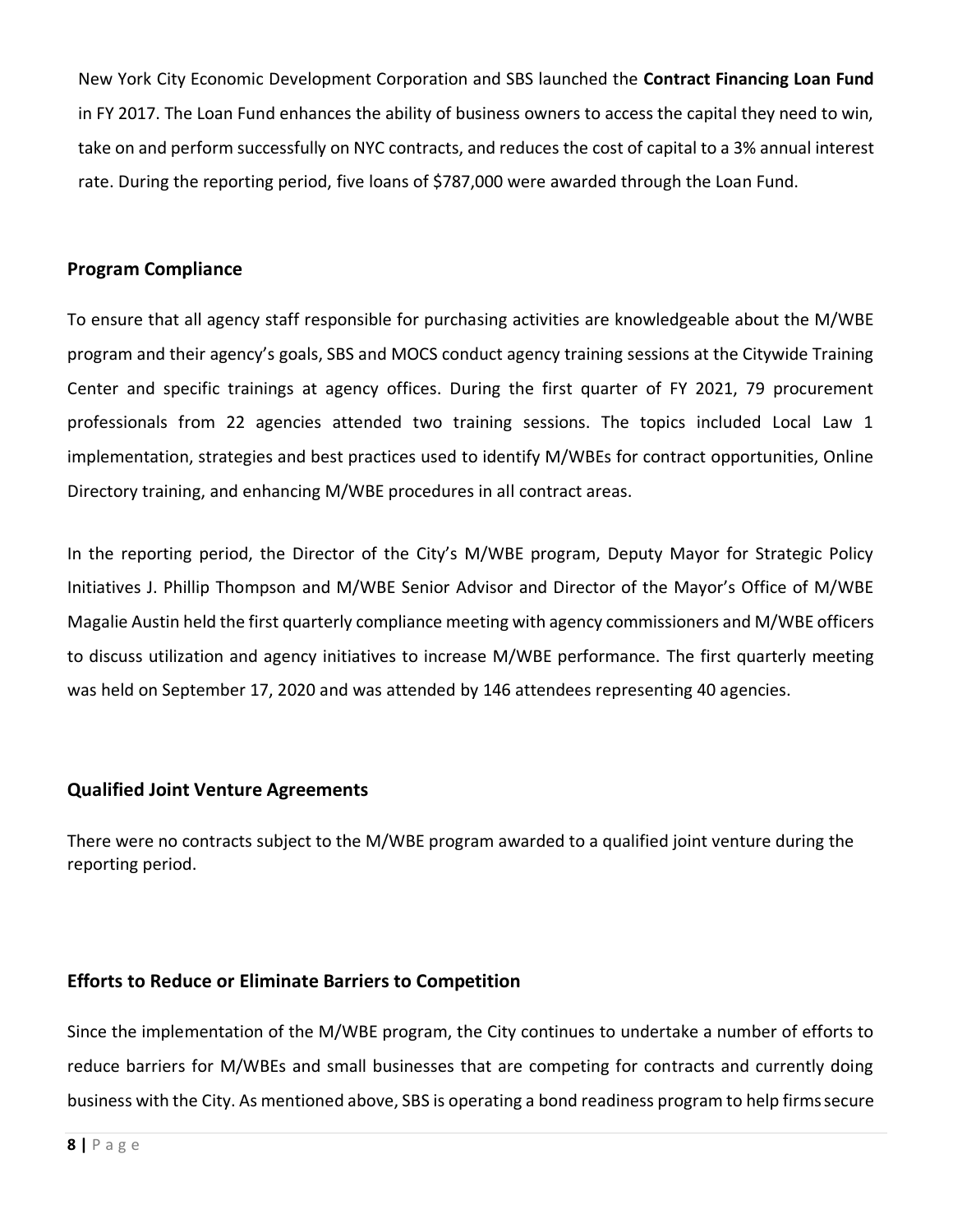surety bonds for larger City construction projects. SBS launched the Bond Collateral Assistance Fund, funded with \$10 million, to help small businesses and M/WBEs secure surety bonds to perform on City Contracts. Two collateral assistance awards were made for a total of \$800,000.

To make it easier to do business with the City, agencies are required to post all competitive solicitation materials through the City Record Online, allowing vendors to identify opportunities and download relevant materials from one online location. SBS also continues to assist companies with expediting their payment requests from prime contractors and City agencies.

#### **Prime Contract M/WBE Utilization**

Table 1 below summarizes prime contracts awarded by City agencies during the first quarter of FY 2021. M/WBEs were awarded over \$129 million in prime contracts amounting to 20% of all such awards during this reporting period. The prime contracts in this table include industries and awards pursuant to methods subject to the M/WBE program.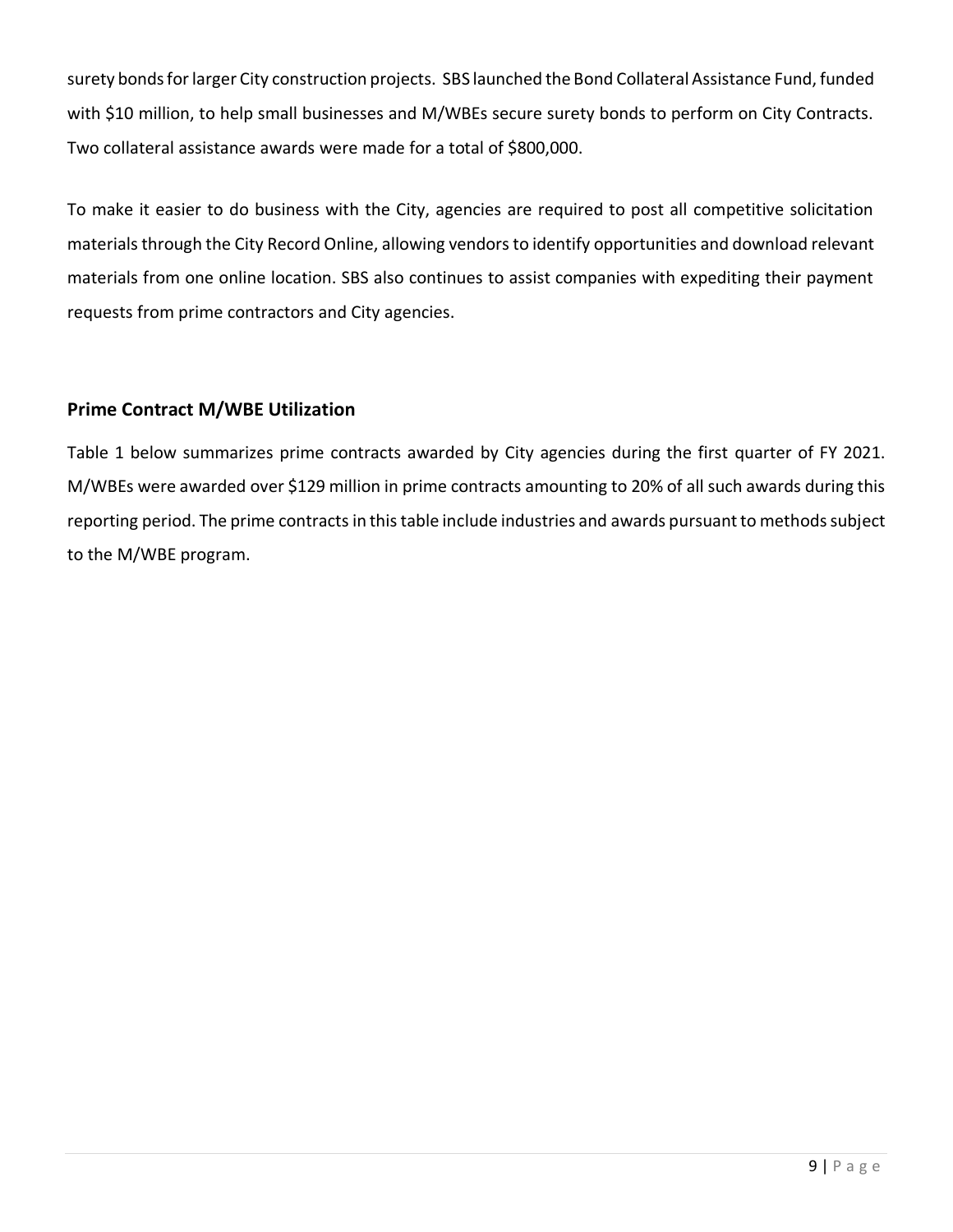| Table 1 - FY 2021 Q1 - Prime Contracts Utilization by Industry |                  |                       |      |                |                       |  |  |  |
|----------------------------------------------------------------|------------------|-----------------------|------|----------------|-----------------------|--|--|--|
| <b>Industry/Size Group</b>                                     | M/WBE            |                       |      | <b>Total</b>   |                       |  |  |  |
|                                                                | Count            | <b>Contract Value</b> | $\%$ | Count          | <b>Contract Value</b> |  |  |  |
| <b>Construction Services</b>                                   | 1,388            | \$66,628,102          | 20%  | 2,097          | \$326,858,718         |  |  |  |
| Micro Purchase <sup>2</sup>                                    | 1,376            | \$1,045,818           | 53%  | 2,070          | \$1,969,814           |  |  |  |
| Small Purchase <sup>3</sup>                                    | 3                | \$182,904             | 100% | 3              | \$182,904             |  |  |  |
| >\$100K, <=\$1M                                                | 3                | \$1,848,955           | 47%  | $\overline{7}$ | \$3,938,089           |  |  |  |
| $>51M$ , <= $$5M$                                              | $\boldsymbol{0}$ | \$0                   | 0%   | $\overline{3}$ | \$13,882,600          |  |  |  |
| >\$5M, <=\$25M                                                 | 6                | \$63,550,425          | 44%  | 13             | \$143,819,269         |  |  |  |
| >\$25M                                                         | 0                | \$0                   | 0%   | $\mathbf{1}$   | \$163,066,043         |  |  |  |
| Goods                                                          | 465              | \$9,195,920           | 61%  | 1,061          | \$15,073,072          |  |  |  |
| Micro Purchase                                                 | 380              | \$3,174,032           | 45%  | 944            | \$7,067,188           |  |  |  |
| <b>Small Purchase</b>                                          | 77               | \$4,300,420           | 68%  | 109            | \$6,284,416           |  |  |  |
| $>$ \$100K, <=\$1M                                             | 8                | \$1,721,468           | 100% | 8              | \$1,721,468           |  |  |  |
| <b>Professional Services</b>                                   | 40               | \$19,971,712          | 23%  | 99             | \$88,469,940          |  |  |  |
| Micro Purchase                                                 | 12               | \$114,002             | 27%  | 41             | \$420,097             |  |  |  |
| <b>Small Purchase</b>                                          | 10               | \$717,909             | 77%  | 14             | \$929,789             |  |  |  |
| >\$100K, <=\$1M                                                | 10               | \$2,924,517           | 52%  | 17             | \$5,605,838           |  |  |  |
| >\$1M, <=\$5M                                                  | 8                | \$16,215,284          | 35%  | 22             | \$46,983,235          |  |  |  |
| >\$5M, <=\$25M                                                 | $\pmb{0}$        | \$0                   | 0%   | 5              | \$34,530,981          |  |  |  |
| $>525M$                                                        | $\mathbf 0$      | \$0                   | 0%   | $\overline{0}$ | \$0                   |  |  |  |
| <b>Standardized Services</b>                                   | 684              | \$33,339,834          | 15%  | 2,480          | \$225,646,316         |  |  |  |
| Micro Purchase                                                 | 611              | \$4,541,697           | 30%  | 2,342          | \$15,059,350          |  |  |  |
| <b>Small Purchase</b>                                          | 58               | \$3,542,154           | 64%  | 90             | \$5,505,708           |  |  |  |
| >\$100K, <=\$1M                                                | 11               | \$3,357,735           | 30%  | 27             | \$11,030,733          |  |  |  |
| $>51M$ , <= $55M$                                              | $\overline{2}$   | \$4,800,000           | 23%  | 10             | \$20,723,056          |  |  |  |
| >\$5M, <=\$25M                                                 | $\overline{2}$   | \$17,098,248          | 15%  | 9              | \$111,834,922         |  |  |  |
| $>\frac{6}{2}$ 25M                                             | $\mathbf 0$      | \$0                   | 0%   | $\overline{2}$ | \$61,492,546          |  |  |  |
| <b>Total</b>                                                   | 2,577            | \$129,135,568         | 20%  | 5,737          | \$656,048,046         |  |  |  |
| Micro Purchase                                                 | 2,379            | \$8,875,549           | 36%  | 5,397          | \$24,516,448          |  |  |  |
| Small Purchase                                                 | 148              | \$8,743,387           | 68%  | 216            | \$12,902,818          |  |  |  |
| >\$100K, <=\$1M                                                | 32               | \$9,852,675           | 44%  | 59             | \$22,296,129          |  |  |  |
| $>51M$ , <= $55M$                                              | 10               | \$21,015,284          | 26%  | 35             | \$81,588,891          |  |  |  |
| $>55M$ , <= $$25M$                                             | $\bf 8$          | \$80,648,673          | 28%  | 27             | \$290,185,172         |  |  |  |
| >525M                                                          | $\pmb{0}$        | \$0                   | 0%   | 3              | \$224,558,589         |  |  |  |

<sup>&</sup>lt;sup>2</sup> Micropurchase is a purchase with a value of \$20,000 or less for goods and most services or \$35,000 or less for construction services.

<sup>&</sup>lt;sup>3</sup> Small purchase is a purchase with a value between the micropurchase limits up to \$100,000. Purchases for goods and most services over \$20,000 up to \$500,000 made utilizing the M/WBE Noncompetitive Small Purchase Method, codified under Section 3-08 of the PPB Rules in November 2018, are also reflected within this table.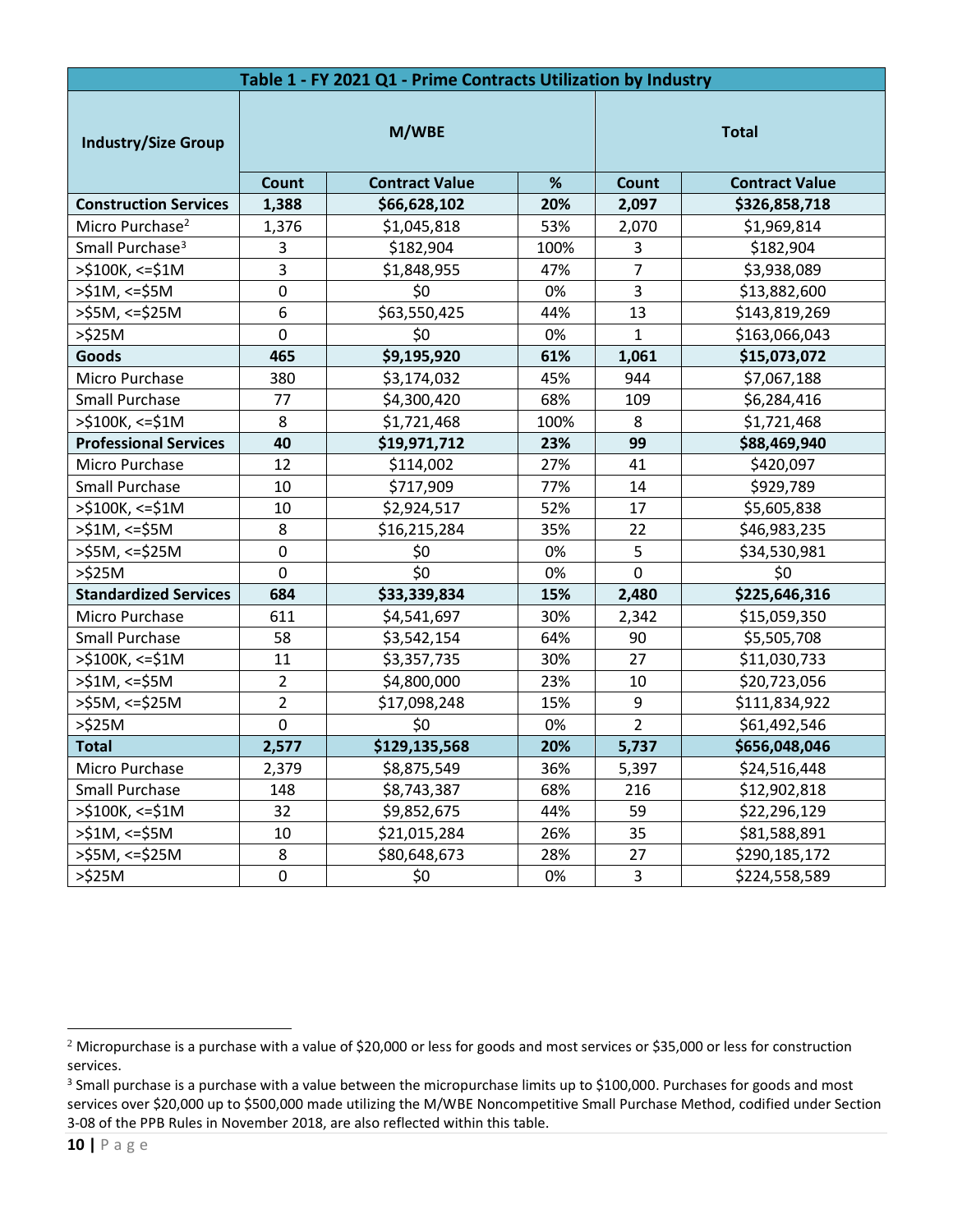Agencies are not required to apply participation requirements to certain types of contracts. See, NYC Administrative Code § 6-129(q) (1)-(7). Table 1 above and the subsequent discussion of M/WBE performance include those contracts that have been counted towards the City's M/WBE program.

As required by §6-129 of the Administrative Code, the M/WBE performance data (see Appendices – Tables A - F)<sup>4</sup> is summarized separately for each of the following categories: MBE, WBE, minority women (certified as both MBE and WBE), and total M/WBE. MBEs include all minority-owned businesses, regardless of gender. WBEs include all women-owned businesses regardless of race.

In those areas of procurement where agencies have greater discretion to target procurements to M/WBEs (i.e., micro purchases and small purchases), M/WBE utilization remains strong. In the first quarter of FY 2021, M/WBEs were awarded nearly \$9 million worth of micro purchases, or 36% of the dollar value of all such awards. Additionally, for small purchases the M/WBE utilization rate was 68% of the dollar value of all such awards (approximately \$9 million awarded).

A total of 2,577 prime contracts were awarded during the first quarter of FY 2021. M/WBE utilization on prime contracts during the reporting period is detailed below. Highlights include M/WBEs being awarded:

- 44% of the value of contract awards valued between \$100,000 and at or below \$1 million (nearly \$10 million);
- 26% of the value of contract awards valued between \$1 million and at or below \$5 million (over \$21 million); and
- 28% of the value of contract awards valued between \$5 million and at or below \$25 million (nearly \$81 million).
- 0% of the value of contracts awards valued over \$25 million.

Agency-by-agency and certification category details corresponding to Table 1 above are included in the Appendices to this report (Tables A - B).

Most prime contracts reflected in the data (except the professional services contracts, for example) are required by New York State law to be procured via competitive sealed bid. Under General Municipal Law (GML) § 103, agencies must, for the majority of the contracts covered by the program, accept the lowest

<sup>4</sup> Appendices - Tables A – I can be found on the MOCS website at [https://www1.nyc.gov/site/mocs/partners/m-wbe](https://www1.nyc.gov/site/mocs/partners/m-wbe-appendices.page)[appendices.page](https://www1.nyc.gov/site/mocs/partners/m-wbe-appendices.page)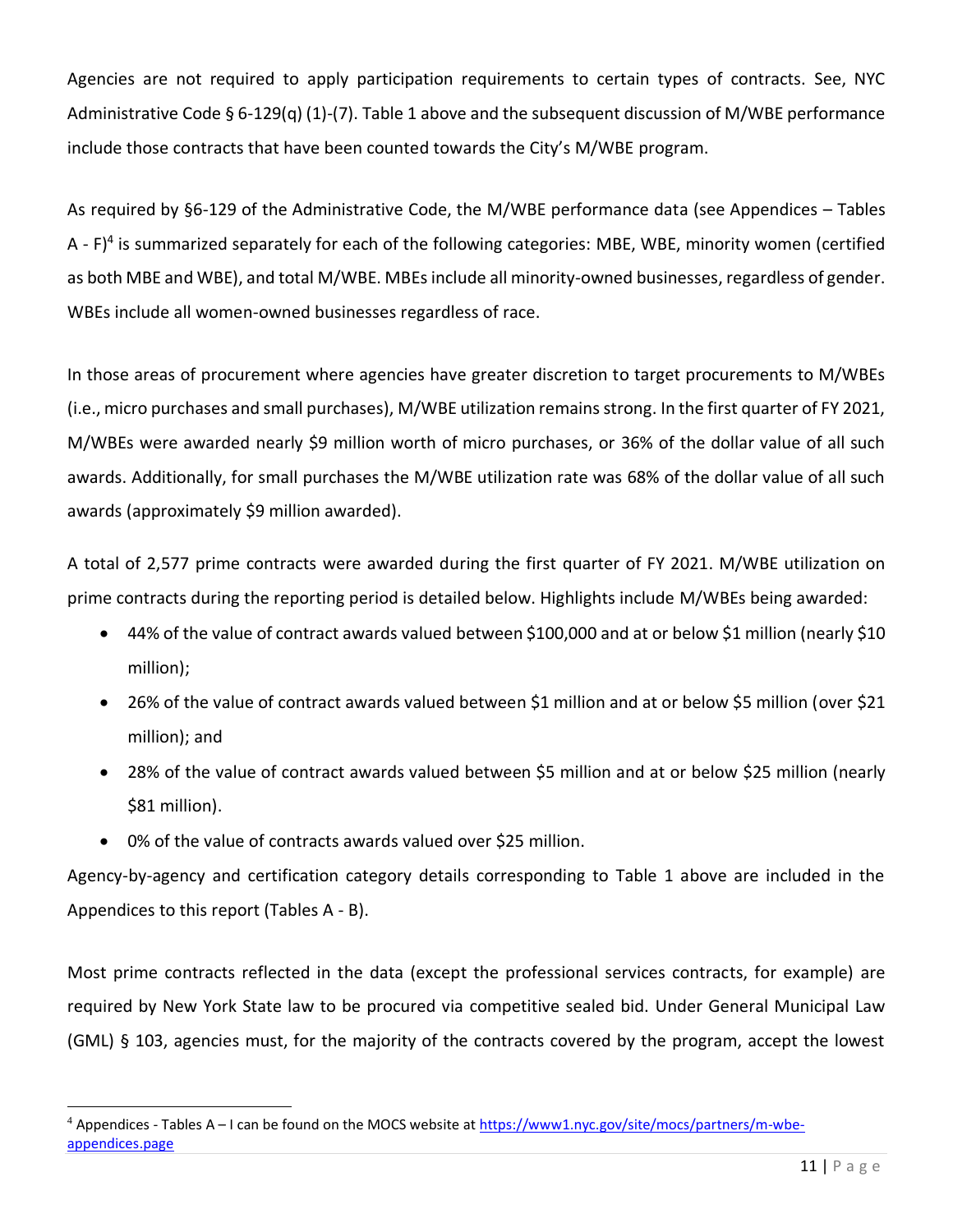responsible bid and may not give a bidder preference because of its M/WBE status. City agencies' efforts to achieve their M/WBE participation goals through prime contract awards are thus limited to such means as increased outreach and training aimed at encouraging M/WBEs to bid successfully on various procurements. Even for procurements not covered by GML § 103, such as professional services contracts, GML § 104-b precludes agencies from pursuing social policy goals unrelated to the procurement of goods and services, including M/WBE status. Thus, the citywide goals for prime contract awards must be viewed as aspirational, and agencies' performance may only be evaluated in terms of their efforts to make progress toward achieving the goals in light of the limited tools available to them for that purpose.

#### Prime Contracts with M/WBE Participation Goals

Under the M/WBE program, larger prime contracts with anticipated subcontracting are subject to participation goals and must be reported on pursuant to §6-129(l)(b)(i). During the reporting period, agencies awarded 47 new prime contracts subject to M/WBE participation requirements with 23% of the value of those awards made to certified M/WBE firms.

#### **Subcontract M/WBE Utilization**

M/WBE utilization with respect to approved subcontracts during the reporting period is demonstrated in Table 2 below. As shown, of the 232 approved subcontracts subject to the program, 128 were awarded to M/WBE firms. The approved subcontracts awarded to M/WBEs amounted to approximately \$31 million and represent 60% of the value of all qualifying subcontracts. For more details, see Appendices – Tables E - F.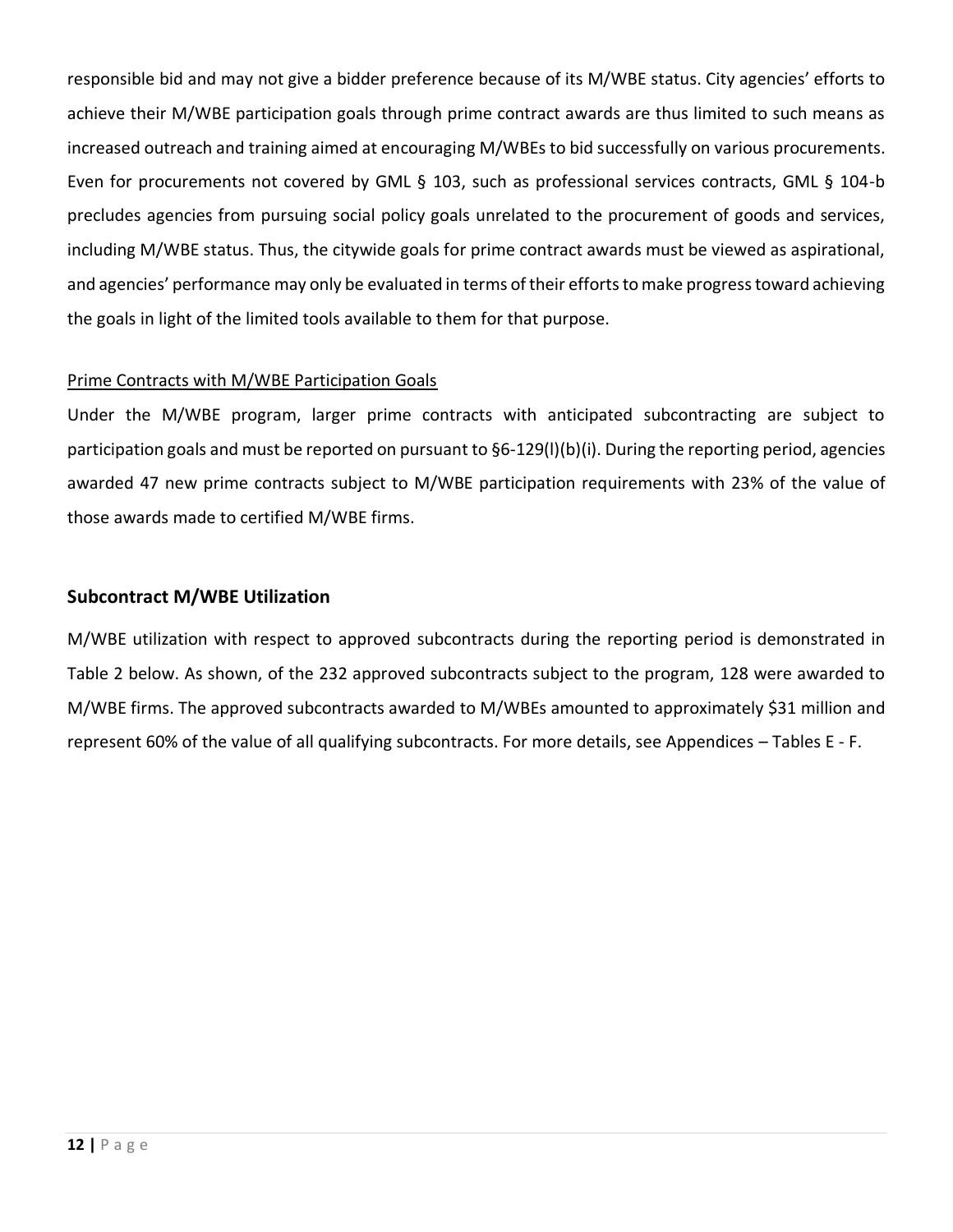| Table 2 - FY 2021 Q1 - Subcontracts Utilization by Industry |                |              |      |                  |              |  |  |  |
|-------------------------------------------------------------|----------------|--------------|------|------------------|--------------|--|--|--|
| <b>Industry/Size Group</b>                                  | M/WBE          |              |      | <b>Total</b>     |              |  |  |  |
|                                                             | Count          | Value        | %    | Count            | <b>Value</b> |  |  |  |
| <b>Construction</b>                                         | 82             | \$22,952,063 | 59%  | 152              | \$38,757,879 |  |  |  |
| Micro Purchase                                              | 18             | \$199,668    | 46%  | 41               | \$438,592    |  |  |  |
| <b>Small Purchase</b>                                       | 28             | \$1,634,880  | 52%  | 55               | \$3,142,552  |  |  |  |
| >\$100K, <=\$1M                                             | 32             | \$10,721,074 | 59%  | 50               | \$18,048,720 |  |  |  |
| >\$1M, <=\$5M                                               | 4              | \$10,396,441 | 88%  | 5                | \$11,798,016 |  |  |  |
| >\$5M, <=\$25M                                              | 0              | \$0          | 0%   | $\mathbf{1}$     | \$5,330,000  |  |  |  |
| >\$25M                                                      | $\mathbf 0$    | \$0          | 0%   | $\mathbf 0$      | \$0          |  |  |  |
| <b>Professional Services</b>                                | 35             | \$5,706,637  | 56%  | 62               | \$10,261,203 |  |  |  |
| Micro Purchase                                              | 12             | \$77,920     | 60%  | 18               | \$130,420    |  |  |  |
| <b>Small Purchase</b>                                       | 11             | \$544,700    | 40%  | 25               | \$1,361,336  |  |  |  |
| >\$100K, <=\$1M                                             | 11             | \$4,019,017  | 52%  | 18               | \$7,704,447  |  |  |  |
| $>51M$ , <= $55M$                                           | $\mathbf{1}$   | \$1,065,000  | 100% | $\mathbf{1}$     | \$1,065,000  |  |  |  |
| >\$5M, <=\$25M                                              | 0              | \$0          | 0%   | $\mathbf 0$      | \$0          |  |  |  |
| $>525M$                                                     | 0              | \$0          | 0%   | $\overline{0}$   | \$0          |  |  |  |
| <b>Standard Services</b>                                    | 11             | \$2,122,249  | 92%  | 18               | \$2,317,249  |  |  |  |
| Micro Purchase                                              | 0              | \$0          | 0%   | 4                | \$45,000     |  |  |  |
| <b>Small Purchase</b>                                       | 8              | \$446,545    | 75%  | 11               | \$596,545    |  |  |  |
| >\$100K, <= \$1M                                            | $\overline{2}$ | \$475,704    | 100% | $\overline{2}$   | \$475,704    |  |  |  |
| >\$1M, <=\$5M                                               | $\mathbf{1}$   | \$1,200,000  | 100% | $\mathbf{1}$     | \$1,200,000  |  |  |  |
| >\$5M, <=\$25M                                              | 0              | \$0          | 0%   | $\boldsymbol{0}$ | \$0          |  |  |  |
| $>\frac{6}{2}$ 25M                                          | $\mathbf 0$    | \$0          | 0%   | $\overline{0}$   | \$0          |  |  |  |
| <b>Total</b>                                                | 128            | \$30,780,948 | 60%  | 232              | \$51,336,331 |  |  |  |

#### **Waivers**

A vendor that plans to submit a bid or proposal in response to a solicitation for a contract that is subject to M/WBE participation goals may seek to request a reduction in the goals by filing a waiver request with the contracting agency during the pre-bid or pre-proposal stage. The agency and MOCS then evaluate the extent to which the vendor's business model and subcontracting history is consistent with this request. In order to qualify for a waiver, a vendor must show both the capacity to execute the contract with less subcontracting than projected and legitimate business reasons to do so. A vendor that receives a full waiver has demonstrated that they would be able to fully self-perform the contract without using subcontractors if awarded the contract. A vendor that obtains a partial waiver has demonstrated that they will subcontract at a lower amount than the participation goal established by the agency.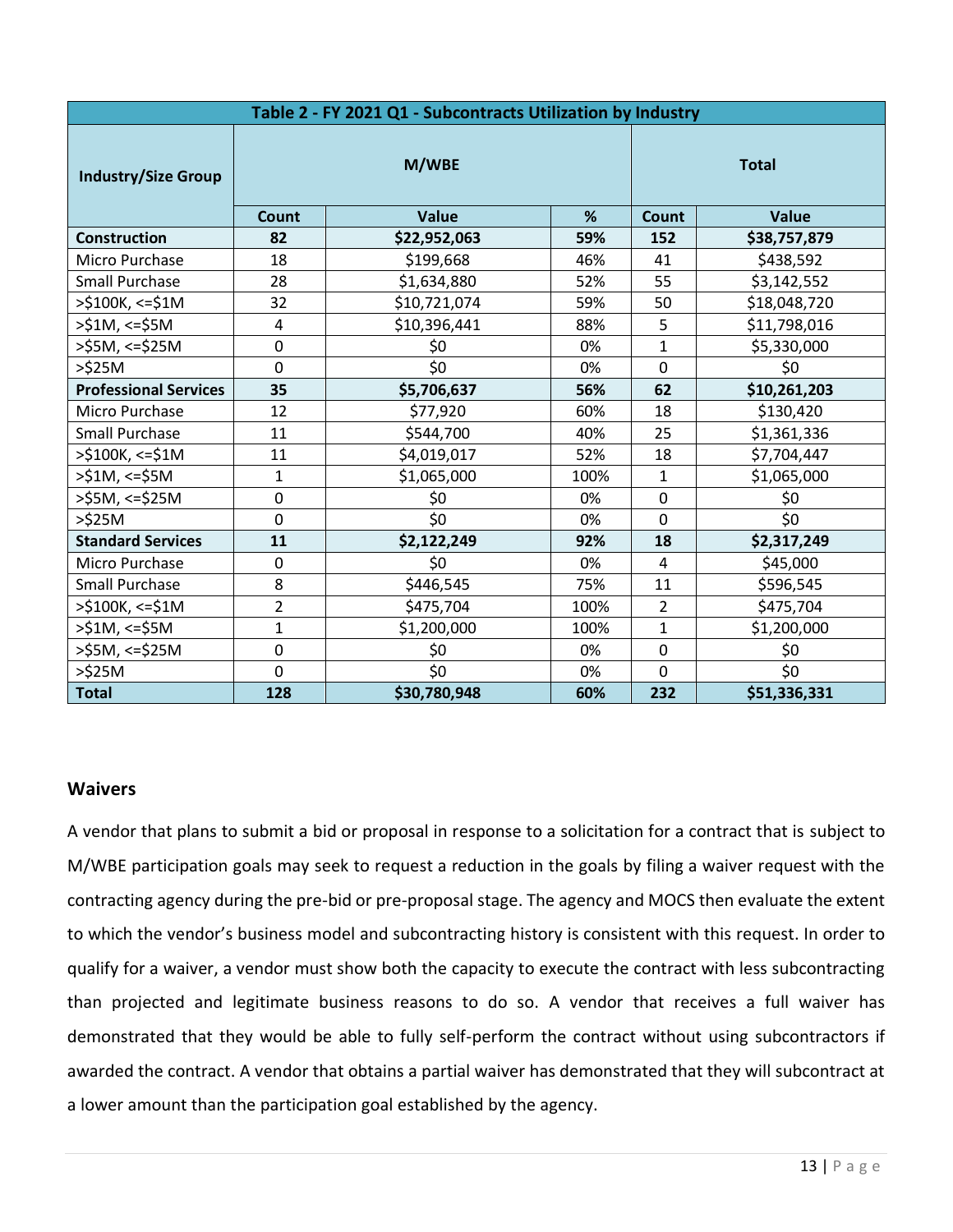During the reporting period, vendors sought a total of 11 requests for waivers of the M/WBE participation requirements. Of those requests, 1 was denied, while 5 were approved as full waivers and 5 were approved as partial waivers, see Appendices – Table G. Since waivers may be granted only to vendors that demonstrate both the capacity to perform the prime contract without subcontracting and a prior contracting history of doing similar work without subcontracting, some of the waivers that were granted involved repeated requests from the same firms, as they sought multiple bidding opportunities. Thus, the 10 full and partial waivers were granted to a total of 8 individual firms. Waivers are determined during the pre-bid stage of the procurement.

During the reporting period, no contracts were registered where a winning vendor obtained either a full or partial waiver of the total participation goal. For more details, see Appendices – Table H.

#### **Large-Scale Procurement Approvals**

Prior to soliciting procurements with an anticipated value of over \$10 million, City agencies are required to seek MOCS approval to determine whether it is practicable to divide the proposed contract into smaller contracts and whether doing so would enhance competition among M/WBEs. During the reporting period, there were 11 registered contracts for which MOCS conducted large-scale procurement reviews. A full list is shown in Appendices Table I. The value of the 11 approved contracts shown in Appendices Table I is approximately \$240 million.

Approximately 27% of the value of the large-scale approvals in the first quarter of FY 2021 was for either single indivisible projects or projects with multiple sites. These approvals were for projects in which separate and smaller contracts would not enhance M/WBE opportunities. For more details, see Appendices – Table I.

#### **Complaints, Modifications and Noncompliance**

There was a single finding of noncompliance during the reporting period. This involved a Department of Design and Construction ("DDC") contract for the construction of pedestrian ramps. Due to design issues, DDC removed two out of the three worksites from the scope of the project during the performance of the contract. While the prime contractor was able to utilize M/WBE subcontractors for two of the three scopes originally outlined in their MWBE utilization plan, the removal of worksites led to the loss of the MWBE